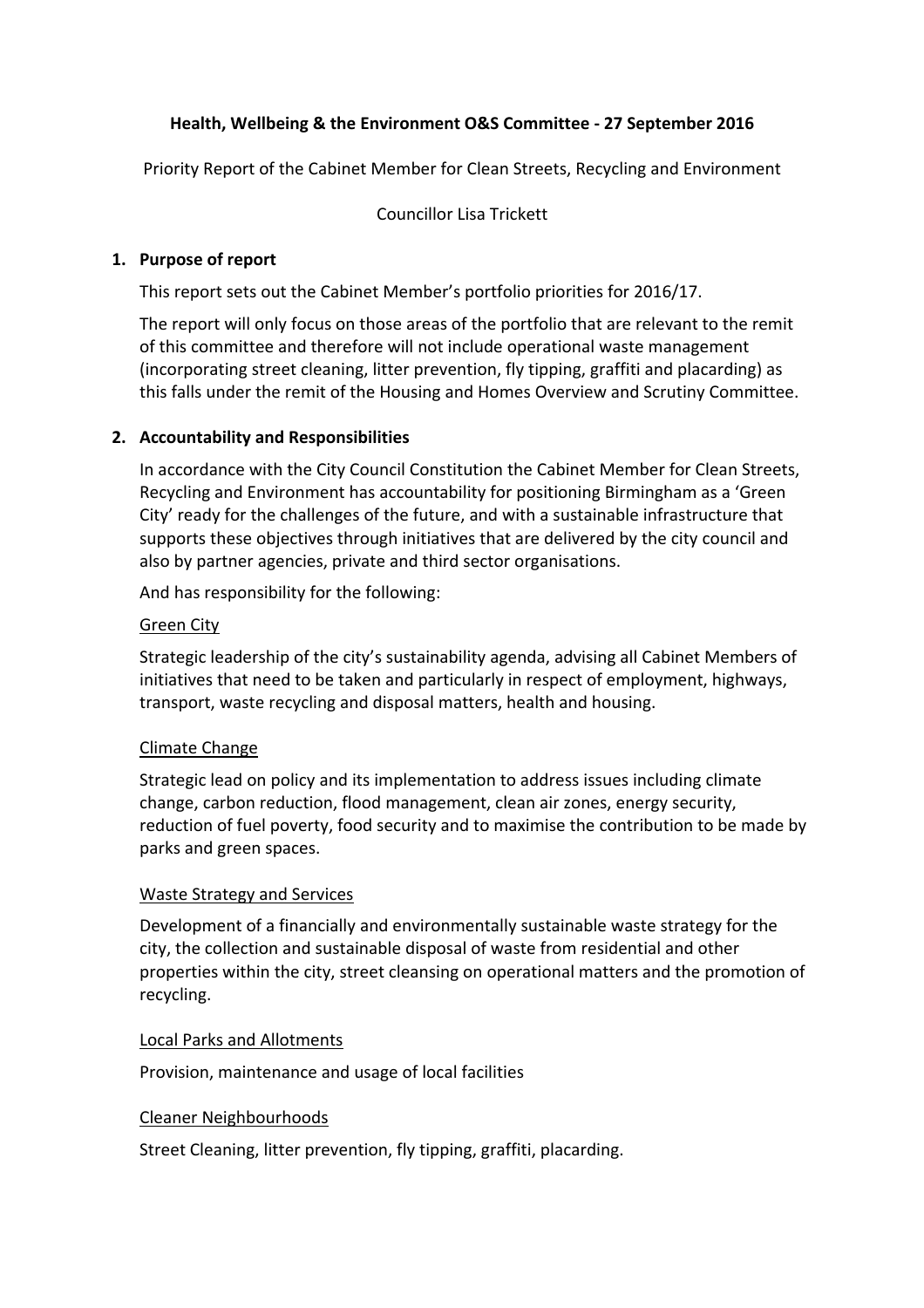# Pest Control

Provision of the Pest Control Service

## **3. Priorities – 2016/17**

Working towards the shared vision of a fair, prosperous and democratic city and aligned to the priority outcomes of the City Council, and in particular a city with 'A Strong Economy' the Cabinet Member's portfolio priorities are:

- To develop a spatial framework for Birmingham that identifies geographical areas of 'sustainability' need and identify and implement the necessary interventions to address those needs.
- To ensure that 'sustainability' is at the core of neighbourhood and city centre development and transport planning.
- To develop a new waste strategy for Birmingham focused on reducing waste produced wherever possible, maximising recycling and reuse and where we cannot prevent, reuse or recycle we will maximise recovery through generating energy.
- To maximise the contribution that our parks, open spaces and allotments can make as 'Natural Assets' to the Future City agenda through the development of a 25 year Natural Capital Plan; echoing the Government's own policy. To respond to the Department of Communities and Local Government Select Committee on the 'Future of Parks'.
- To consult with partners and stakeholders on the provision of a new vision for grounds maintenance and parks services contract for 2019.
- To seek to increase the level of volunteering in Birmingham parks whilst maintaining a sustainable balance between empowering communities and our landlords duty of care.
- To raise parks profile and continue to achieve accolades such as Gold medal at Chelsea 2017, Britain in Bloom etc. and to continue to work with sponsors to increase floral opportunities, encouraging businesses to the city and maximising economic growth.
- To develop a consolidated Flood Risk Management Strategy for Birmingham building on the Surface Water Management Plan and the Strategic Flood Risk Assessment.
- To improve air quality in the city through the development of a clean air zone and other initiatives to reduce the impact of vehicle emissions. Alongside vehicle emissions, which account for the majority of poor air quality, we will also refresh our air quality action plan drawing together all areas in which the City Council can influence improvements.
- To establish an energy company that will, as a minimum, provide cheaper energy to our citizens in fuel poverty.
- To ensure that the delivery of the Birmingham Development Plan supports the growth of sustainable communities in a social, environmental and economic way.
- To maximise the opportunities that come from our infrastructure in terms of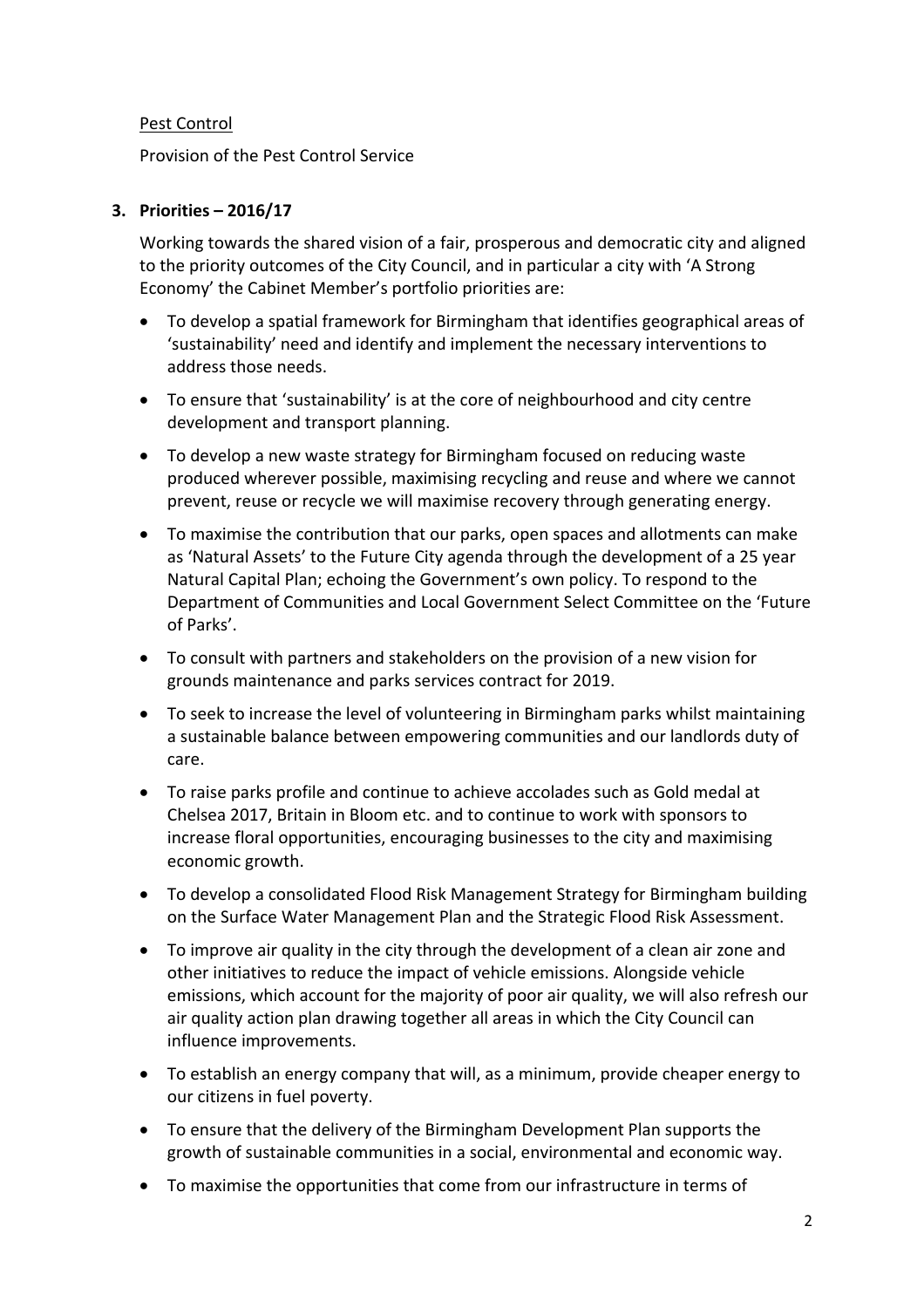decentralised energy, for example, maximising the potential of the city centre district energy scheme; ensuring options around cleaner, greener and leaner energy provision are a core part of our new developments.

 To ensure that we take an integrated approach to sustainability and that the energy, transport and waste systems complement each other to maximise value for the city.

## **4. Progress/Achievements** (info awaited from service area leads)

- Members of this Scrutiny Committee will be aware of the progress being made on the development of a new waste strategy for Birmingham having been engaged in the first two of four workshops. In summary:
	- The aim of the new strategy will be to set out a long term vision of how the Council, its partners and the waste industry will work in collaboration with local residents and businesses to ensure that waste is reduced wherever possible, and only waste that cannot be reused or recycled is treated and managed in a way that maximises its financial, environmental and social benefit.
	- The principles of the 'circular economy' feature prominently in how the strategy will deliver this ambitious aim and the strategy should act as a platform for the city to act as place for innovation, both in terms of technical developments in how waste is best managed but also in the range of delivery models needed to make the circular economy a reality locally.
	- **The work programme is on target to bring forward the final strategy for formal** endorsement by Cabinet in [December 2016]. A series of officer / member workshops are currently underway in which the options for how we collect, treat and dispose of each type of waste (i.e. residual, garden, food, and recyclables) are being evaluated against criteria established in the first workshop. This process will provide transparency in terms of how a range of potential service options perform against the financial, environmental and social value priorities.
	- Work is underway to cost up to 7 different service configurations and compare this against the how the current service performs in terms of cost, recycling performance, carbon reduction, etc.
	- **Public consultation on the key aims, objectives and targets of the draft strategy** has now completed and a detailed analysis of the findings will be used to test how well each of the short listed options help meet public expectations. This is likely to be available at the end of September for consideration.
	- A key part of the waste strategy will focus on waste prevention and include a range of measures and projects to prioritise reduce and reuse ahead of recycling to help mitigate the effects of household growth over the period to 2030. The new corporate campaign aimed at promoting cleaner, greener streets launched on 12 September and the first 'mini‐campaign' is promoting how members of the public, local businesses and other partners can take practical steps to change their behaviour. This campaign is expected to run for up to 3 years.
- In partnership with the University of Birmingham, the City together with additional external partners including the Royal Town Planning Institute and the Royal Chartered Institute of Surveyors; has secured Research Council funding to undertake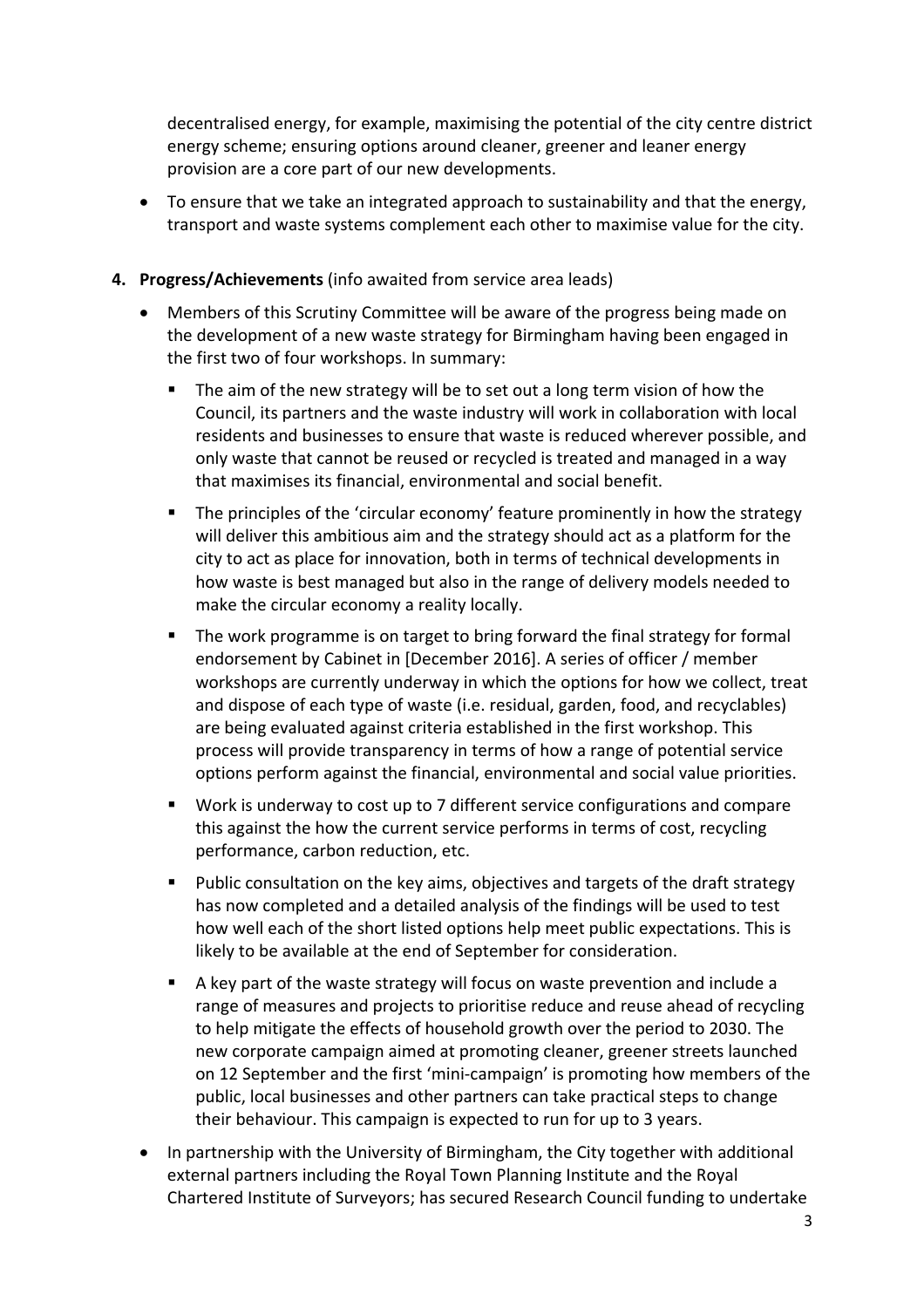a 2 year national trial (2016‐2018) of the Natural Capital Planning Tool, developed and being tested in Birmingham.

- The Parks service is working in partnership with national organisations including Historic England, the Forestry Commission and the National Trust on initiatives such as woodland management (in Sutton Park) and the Green Academies Project (GAP) to deliver habitat management courses for 16‐21 years old and Urban Rangers for 11‐16 year olds. Community use of parks continues to be supported and through the summer attracted over 300,000 visitors whilst also providing Ranger led events and Ranger led school visits.
- An options appraisal is being undertaken to explore the potential for a city energy company; this will be reporting back on 20 September in the first instance before proceeding with a full business case of the preferred option.
- We are working with the European Investment Bank to understand the potential of using European Local ENergy Assistance (ELENA) funding to develop the city's potential for heat networks and large scale rollout of solar PV.
- We are now 33% of our way to achieving our carbon reduction target of 60% by 2027; we will be re‐signing up to the Covenant of Mayors (soon to become the Global Covenant of Mayors) to support us on our way to meeting this target.
- Funding has been secured from Climate KIC to support the cities work in relation to sustainability; this includes grants to SMEs who have innovative ideas to assist us in meeting some of our energy‐related challenges.
- Working with the Heat Network Delivery Unit in the Department for Business, Energy and Industrial Strategy (BEIS) the Sustainability Team is seeking to develop opportunities for heat networks across Birmingham. Over the past two years the team has secured £350,000 to develop the pre‐investment evidence bases that are required to develop networks, working with various major energy consumers and neighbouring local authorities from across the GBS LEP to create a project pipeline for investment.
- The Sustainability Team has worked with ENGIE to continue to develop the Birmingham District Energy Scheme that supplies low carbon and low cost heat to major energy consumers across the city centre. A major interconnection between the Broad Street and Aston University schemes is being finalised and will allow further expansion and more connections to be realised on the scheme. To date there has been £15m worth of investment, 12km of pipework installed and a saving of 18,000 tonnes of carbon per year.
- The Flood Risk Management Strategy for Birmingham has been completed to draft status and is currently being updated to take account of consultation responses.
- The Cabinet Member, with responsibility for Flood Risk Management, has consolidated political oversight of flooding by now Chairing the Strategic Flood Risk Management Board (SFRMB) partnership meeting as well as attending the Regional Flood and Coastal Committee.
- Flooding investigations for the June 2016 flood events are being undertaken. This has entailed 2000+ surveys covering 122 Roads; 422 reported flooded properties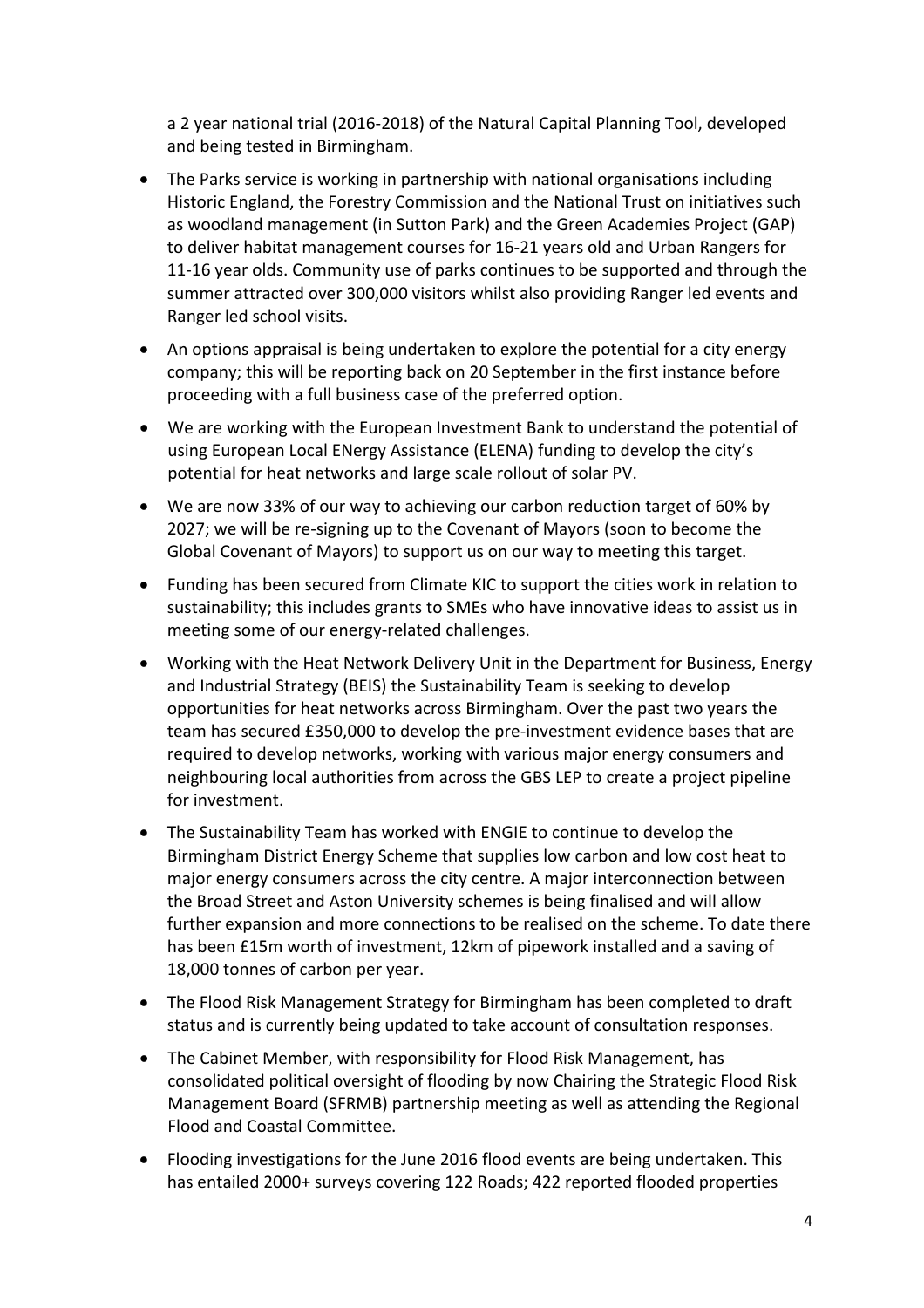from 712 responses. Partnership approach through SFRMB is being adopted.

- The phase one of the River Tame flood alleviation works for Perry Barr and Witton are nearing completion.
- Air Quality Steering and Management Groups with shared ownership of Air Quality as a Public Health Issue have been set up to oversee, coordinate and deliver and the Clean Air Action Plan. The programme of intervention actions being developed through this Action Plan which will ensure that Birmingham achieves its obligations and ambitions with respect to improving air quality and sustainably reduce the levels of key air pollutants (primarily nitrogen dioxide and particulate matter).
- Several actions and initiatives are taking place in respect of the Clean Air Zone and some of these include:
	- Hydrogen Buses and re-fuelling UK and EU funding sourced to deploy 22 Hydrogen Fuel Cell Buses on Birmingham's roads. This will be delivered along with hydrogen refuelling infrastructure.
	- Electric Buses and Charging OLEV funding sourced through TFWM and National Express to procure electric buses to be deployed between Birmingham and Walsall. This will be accompanied with charging infrastructure for bus usage.
	- OLEV funding has been sourced to carry out Euro 6 approved LPG retrofit taxi programme and has retrofitted 20 Hackney Carriages and is set to deliver 63 taxi retrofits by December 2016. OLEV funding has also been sourced to implement electric charge points in 4 City Council buildings with 6 electric vehicles in operation as result.
	- **Tyseley Energy Park planning application was submitted in August as a key** location to include low/zero emission re‐fuelling infrastructure as the first location to be developed in a network to support fleet transition to Electric, Hydrogen, CNG & LNG (compressed natural gas & liquid natural gas), bio‐diesel, and LPG (liquefied petroleum gas). The site will also include a Hydrogen production facility. This also supports green growth through Hydrogen as part of the GBSLEP low carbon & environmental sector growth strategy.
	- We are in the process of determining the public availability of EV charging on Council owned land across the city at city and local centre locations, places of destination, and other key strategic locations linked to the road network.

## **5. Key Budget Issues**

I am responsible as the Cabinet Member for significant financial resources in the delivery of my portfolio service as summarised in the table below:

| <b>Service</b>                               | <b>Expenditure</b> | <b>Income</b> | <b>Net Budget</b> |
|----------------------------------------------|--------------------|---------------|-------------------|
|                                              | £m                 | £m            | £m                |
| <b>Waste Management Services</b>             | 73.7               | (20.6)        | 53.1              |
| Park Services (including internal recharges) | 36.8               | (22.6)        | 14.2              |
|                                              |                    |               |                   |
| <b>Total Revenue Budget</b>                  | 110.5              | (43.2)        | 67.3              |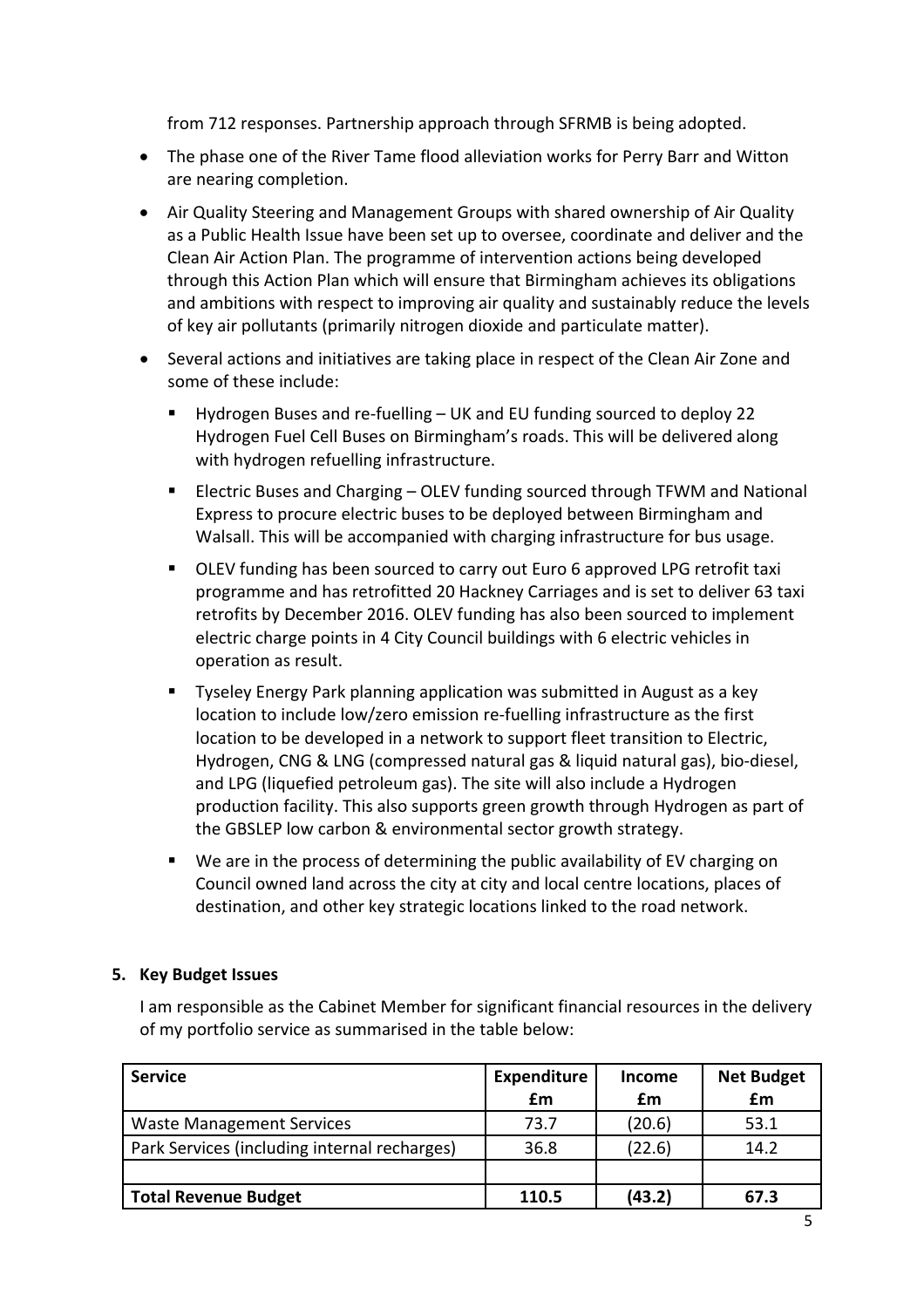In addition, a total of £8.7m will be spent over the next 3 years to improve our Waste Management Services Depots and a further £3.2m will be spent over the same period on continuing to improve our Strategic and Local Parks. This expenditure will be funded primarily from City Council resources including historic Section 106 reserves and self‐funded prudential borrowing.

#### Waste Management Services

The resources are utilised to deliver an extensive range of services including domestic waste collections, recycling services, street cleaning, trade waste, green waste and the disposal of waste.

The main components of the expenditure include £24m on employees, £32m on waste disposal costs and the remainder is spent on transport and capital finance costs. The majority of the income (estimated at 60%) is received from our trade waste services and the remainder is generated from green waste and paper income. The net expenditure on the service of £53.1m is equivalent to £1 per week for each citizen of Birmingham.

A Service Improvement Plan has been developed and implemented to stabilise and improve the service following the completion of the Wheeled Bin Programme in November 2015 (the latter was completed within budget and to the planned timescale). The key projects that are being implemented include performance management frameworks, optimising the route planning, reducing missed collections, waste prevention & enforcement and re‐balancing the work force to minimise agency and overtime expenditure. These actions may result in some mitigation of the financial pressures and overspend that is projected for the service in 2016/17 (the latter is estimated at £8m but needs to be considered in the context of total expenditure and income of £94.3m).

The financial challenges on the service will continue in the medium term to 2019/20 – additional efficiencies and savings are planned to provide a major contribution to the budget shortfall that is facing the City Council due to the ongoing national public expenditure restraints. The new Waste Strategy that is being developed to support the commissioning/procurement of the Waste Disposal Service in 2019 has the potential to make a significant contribution to improve our environment and to continue to reduce the cost of the service.

## Parks Services

The resources are utilised to deliver an extensive range of services including the maintenance of all our strategic and local parks, protecting our woodlands, providing allotment services and our park ranger services. Our services continue to receive national recognition for innovation and excellence.

The main components of the expenditure include £8m on employees and the remainder effectively relates to our commissioned grounds maintenance services (this includes services provided to other parts of the Council e.g. our housing estates).

The finances of the service are being managed effectively although a modest overspend of £0.8m is currently projected – this relates to some specific components of our savings programme for the generation of extra income from the Cofton Nursery and the